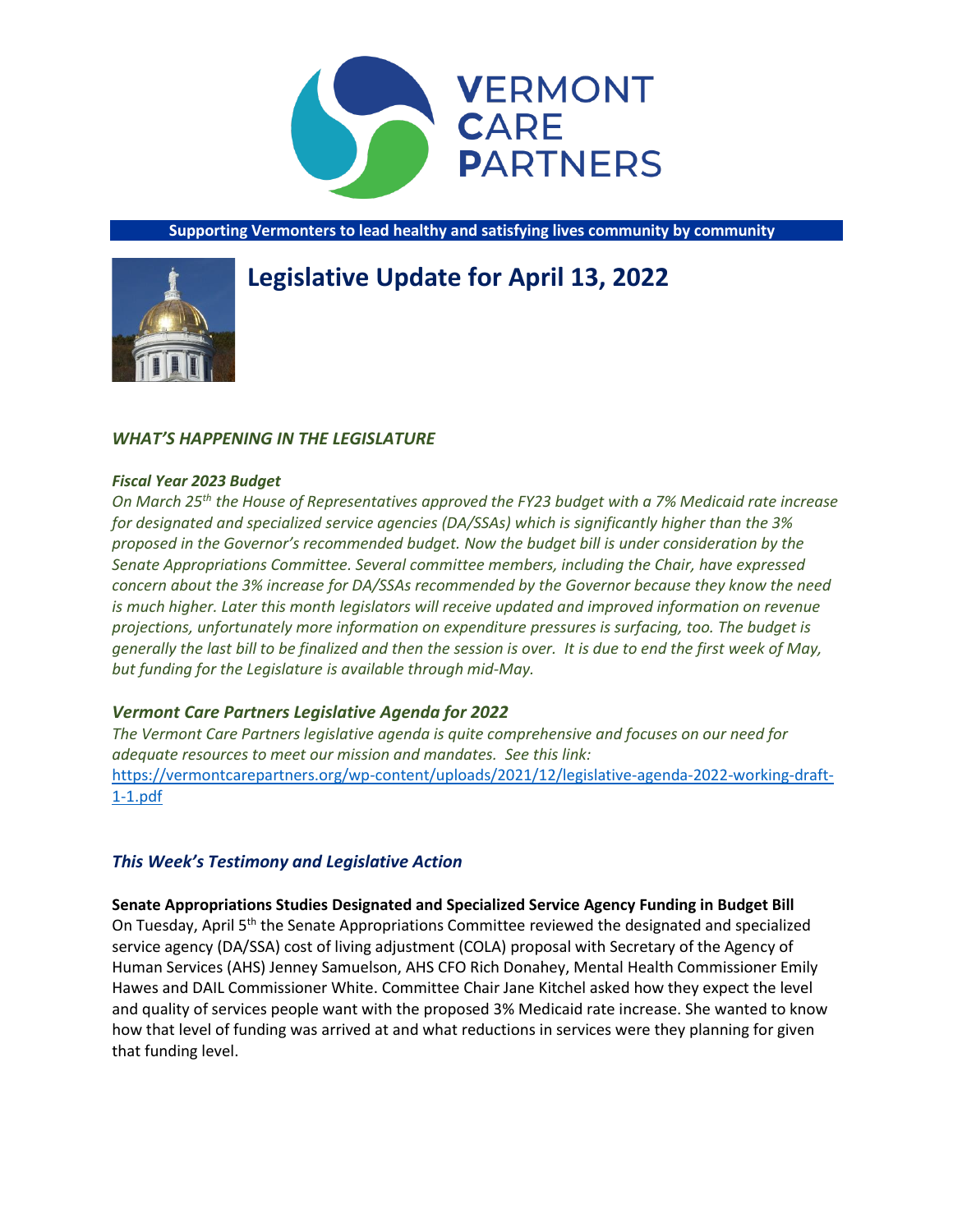Secretary Samuelson said the Global Commitment 1115 waiver has little room to increase rates and increase innovation. The 3% was arrived at within the context of the full health care system including PNMI, long-term care and other core Medicaid-funded health care providers. The Secretary expressed concern that the proposed 7% increase would take funding from the \$4.8 million in general funds for prevention and treatment of SUD and expanding summer and after school programs for youth, which address root causes of demand. She also spoke to AHS's interest in addressing equity in rates, quality, and accountability by DA/SSAs, giving an example of varied rates of assessments in hospital emergency departments. In the end Samuelson said to achieve rate increases for DAs, it needs to be tied to transparency and that AHS is willing to work with DA/SSAs to prioritize.

Kitchel pointed out that they are recommending increases in Medicaid expenditures in DCF for restorative justice programs. She also noted that with the start-up of the new cannabis programs there will be a dedicated funding stream for SUD prevention starting in the upcoming fiscal year. The Secretary said the new revenues were not planned for.

Senator Kitchel reiterated that you can't have expectations that you aren't willing to pay for. Senator Kitchel ended the session by sharing that they are looking at proposals to forego revenues and how that will lead to continued chronic underfunding of services.

**Senate Health and Welfare Continues Testimony on H. 720 the Developmental Disabilities Bill** At the Senate Health and Welfare Committee, Susan Yuan, parent of a person with a disability, testified to her experience with the Developmental Services System over the past 38 years and support for H.720, specifically around increasing housing options and oversight. She expressed strong support of legislative oversight of the payment reform process for reasons including that "confidence in Developmental Services has been eroded both by persistent shortages in the direct support workforce and by the payment reform initiative of DAIL, which has demonstrated a lack of real commitment to stakeholder participation".

Elizabeth Sightler, Executive Director of Champlain Community Services (CCS), also testified in support of H.720, expressing appreciation for legislative oversight of payment reform and an increase of residential options for a system that is in transition and in crisis. While supportive of enhanced and frequent quality oversight, she noted that oversight alone does not improve quality. Investment in fair pay and training for staff to achieve greater stability are also required. Quality and stability are not sustainable at current funding levels. Vacancy rates persist at high levels, existing staff are exhausted. Providers are worried about staff burnout, the impact on people in services, and overall safety. Programs have closed because of low staffing. With an unfunded pay increase early this year, CCS saw a profound and rapid improvement in staffing. A 10% increase is not aspirational, it is the minimum to make systems work. With people in hotels and residential services across the state in crisis, providers are looking forward to innovations and collaboration with the family group and DAIL, while ensuring that new residential design continues to support autonomy and choices. There is intense pressure on the shared living providers (SLP) residential model due to woeful underfunding, higher acuity, the pandemic, and lack of staff and support services. The SLP model is community-based and cost effective, but not the best fit for everyone. She concluded that stability in the system is what is needed.

Julie Cunningham, Executive Director of Families First, testified in support of H.720, sharing that staff and people served are at a breaking point. Staff vacancy rates persist at around 25%, meaning many people don't receive all the services they need. Electronic Health Record (EHR) and other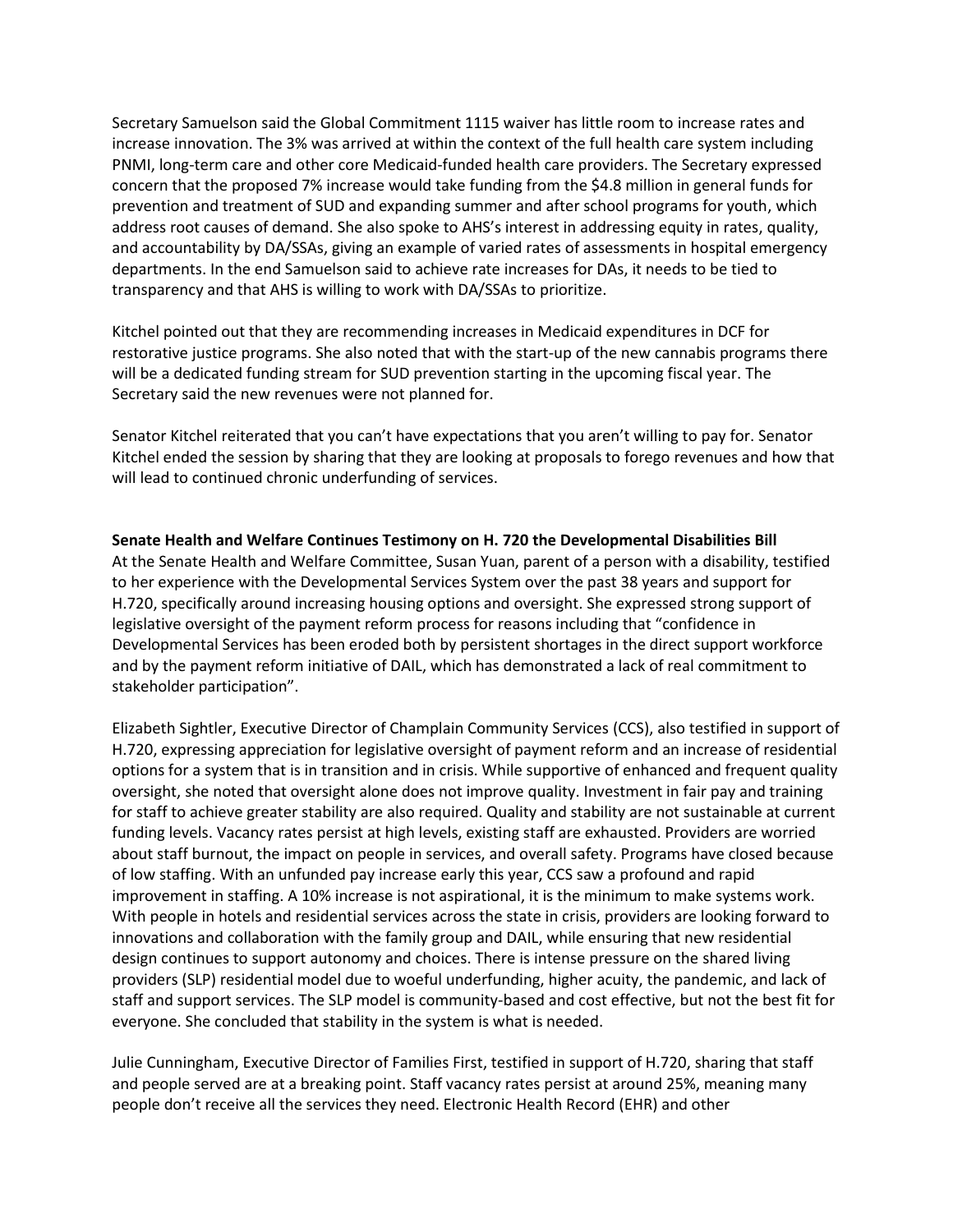documentation demands remain, further straining the Service Coordinator workforce. Because many people are suffering from depression and anxiety, she believes the priority should be placed on high acuity, mental health care, residential options and staffing instead of payment reform.

Julie pointed out that H.720 is linked to H.153 in that the regular analysis of rate increases within H.153 is critical to begin to stabilize the provider system. She emphasized that legislative oversight of payment reform makes sense, in that the process needs an official "reset". Recent system changes have excluded those who must live with the changes from decision-making. A more collaborative process is as valuable as the product as far as strengthening the system and building trust. Providers are ready and willing to participate in a respectful goal-oriented process.

Senator Hardy asked if \$100,000 for the DAIL residential position is sufficient. Beth Sightler said collaboration of the residential position with state housing authorities and advocates will be helpful. Susan Yuan expressed concern that if the pilot project is not sufficiently funded, its possible failure would be used as evidence that it didn't work. Chairwoman clarified that the \$100,000 is specific to the position and there is additional money included for planning. Julie Cunningham added that families in her area are very concerned about family members with complex medical needs who need more creative solutions beyond the SLP model and other models around the state.

# **Senate Appropriations Committee Reviews House FY23 Budget with Joint Fiscal Office**

Here is the Joint Fiscal Offices Highlights of the House Budget Bill which relate to DA/SSAs as reviewed and discussed by the Senate Appropriations Committee:

- Increases rates to DAs/SSAs from 3% in Gov. Rec. to 7% in the House's Big Bill of \$21.3M Global Commitment gross increase, \$9.4M general fund (GF)
- Reduces Governor's substance use disorder proposal by \$4.8M in GF including:
	- o Decreases grants to Jenna's House by \$100,000
	- o Cuts \$3.5M GF for the Substance Misuse Prevention Coalition, while increasing \$600k for the Substance Misuse Prevention Oversight and Advisory Council
	- o Trims \$1.57M GF intended to expand residential treatment options
	- $\circ$  Repurposes \$880,000 to increase rates for existing SUD residential treatment providers
- Eliminates \$7M to expand the provider network for school-aged children in afterschool and summer programs
- The House reallocated five of the ten positions created in DAIL for DS Quality Review and negates the intended use of positions for LTC facility oversight, and APS and OPG specific staffing needs
- Mobile Crisis outreach \$5.94 million total funds of which 85% is federal match.

The Committee is deeply concerned about the underfunding of the DA/SSA system of care and how staffing vacancies are reducing access to services. It was noted that DCF and DOC are both experiencing increased demand due to unmet mental health needs of children and adults. Senator Kitchel questioned putting more money into oversight when underfunding services. Senator Sears said the lowest paid workers are the people working in group homes and SLPs.

In reviewing the one-time appropriations, Senator Kitchel said requests for ARPA funds are \$70 million more than available and requests for general funds are \$38 million more than available. The House put Recovery Center funding in one-time funds. Senator Westman would like to see recovery centers funded in the base budget. Senator Kitchel said the \$50 million child tax credit recommended by Governor Scott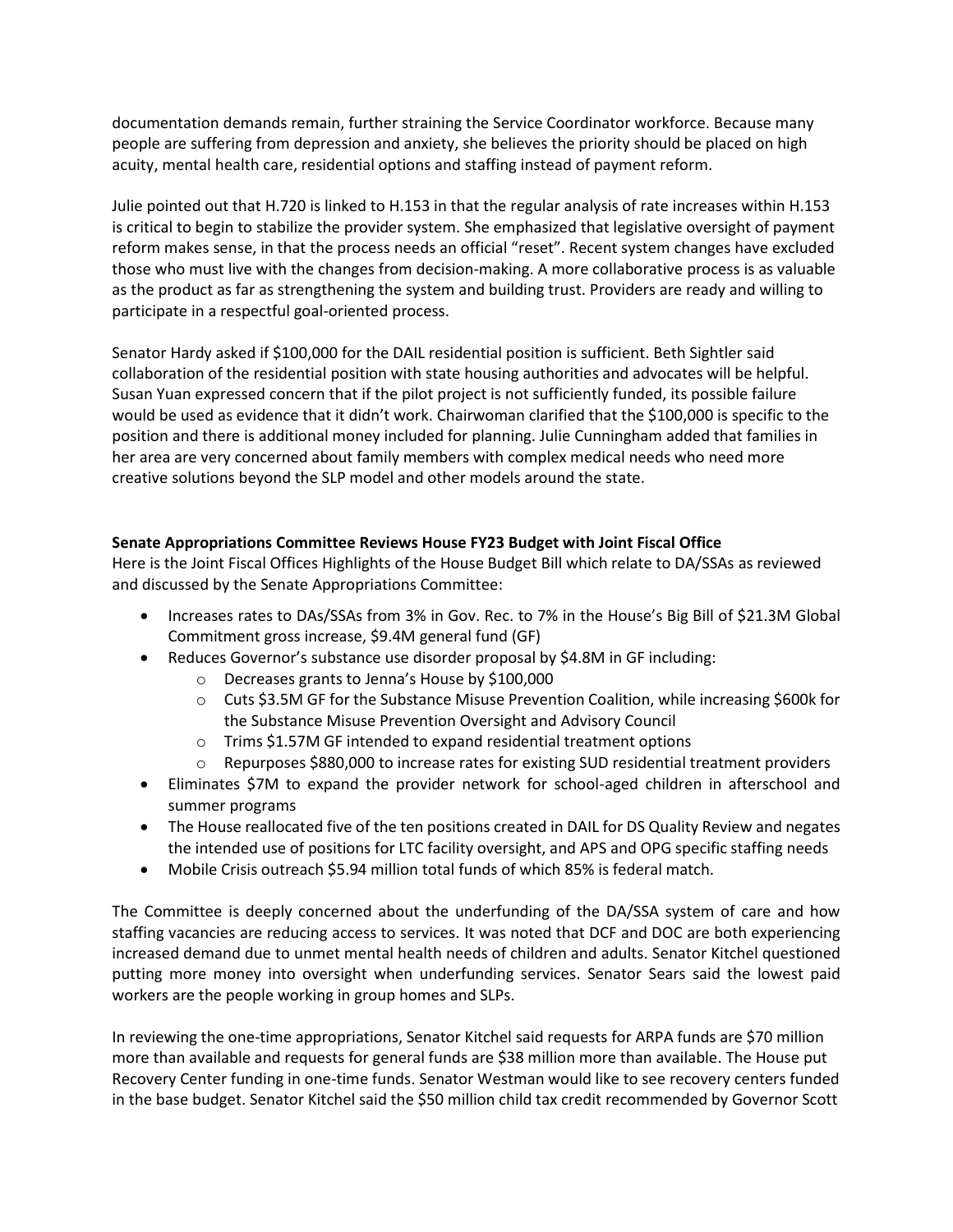is reducing the funds available for services such as recovery centers. She wants to reduce that tax credit by \$10 million. New expenditure pressures the Senate must address that were not addressed in the House budget include the new contract for direct support professionals and a study of salaries for legislative staff. Additional expenditure demands are expected to surface. On a positive note, 30% of new cannabis revenues will be targeted to prevention.

# **Senate Health and Welfare Committee Reviews House FY23 Budget**

Sarah Clark Deputy Director and Nolan Langweil Senior Fiscal Analyst for Joint Fiscal Office (JFO) reviewed a detailed summary of the House Budget with the Senate Health and Welfare Committee. The Committee will be making recommendations to the Senate Appropriations Committee this week. Here are key excerpts from JFO presentation:

# **Base Funding Highlights:**

1. Provides an increase of 7% for DAs/SSAs, ACCS and HCBS providers totaling \$37M. (Nolan noted that \$7 GF would be required to achieve a 10% rate increase)

- 2. Provides funds at VDH including following items:
	- b. \$560K GF for HIV Prevention and Syringe Exchange (including the Howard Center)
	- c. \$400K GF for Jenna's House
	- d. \$612,500 GF for Substance Misuse Prevention Coalition
	- e. \$880K GF for SUD Residential Treatment rate increases
	- f. \$1,279,750 GF for sobering beds and recovery housing

4. Adds \$496,888 GF and \$392,000 FF to DCF Child Development Division for Children's Integrated Services (CIS).

## **Agrees with FY23 Governor Recommended Budget for the following initiatives:**

- a. DVHA annual rate adjustments part of FY22 BAA
- b. DVHA for Emergency Department rates
- d. DMH Expansion of Mobile Crisis Response (to 5 communities with 85% match)
- e. DMH Suicide Prevention

## **One-time Investments – General Fund**

2. Department of Health: Adds \$540K GF for Recovery Centers and \$612,500 GF for Tobacco Prevention Activities.

3. Green Mountain Care Board: \$4M GF for delivery system reform and value-based payment work including: a. \$2M GF for consultants with expertise in community engagement and healthy system design to provide a patient-focused, community inclusive redesign of Vermont's health care system.

\$600K GF to support GMCB and AHS in developing and negotiating with the Centers for Medicare and Medicaid Innovation to included Medicare in Vermont's payment and delivery system transformation initiatives.

## **One-time Investments – ARPA State Fiscal Recovery**

Other Bills:

1. H.728 – Opioid Overdose Response Services:

a. \$450K GF to VDH for mobile MAT services.

b. \$250K GF to VDH for Substance Use Treatment counseling and/or recovery support for justice involved Vermonters.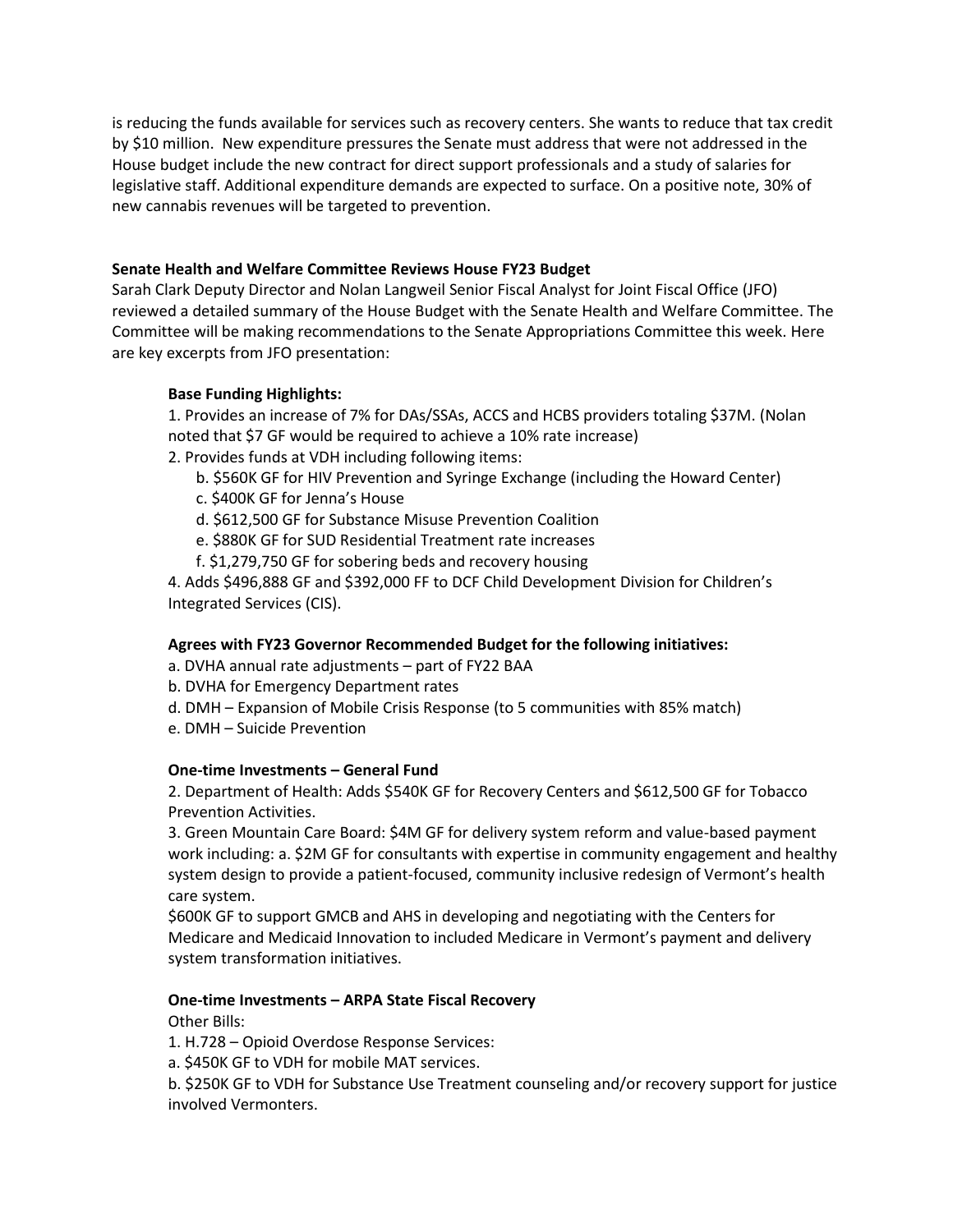c. \$180K GF for grants to provide or facilitate connections to substance use treatment, recovery, and harm reduction services at the time of emergency response to overdose.

2. H.703 – Workforce Development:

a. \$500K ARPA SFR to AHS SO for grants to refugee or New-American focused programs to support employment.

b. \$720K GF to DOC for vocational enhancement needs and community-based pilot reentry program at Chittenden Correctional Facility.

c. Nursing Programs: i. \$3M ARPA SFR to VDH for Emergency Grants to support Nurse Educators, 3-year program. ii. \$2.4M GF to AHS for Nurse Preceptor Incentive Grants. iii. \$3M ARPA SFR to VSAC for Health Care Employer Nursing Pipeline & Apprenticeship Program. iv. \$100K GF to VDH for the Nursing Forgivable Loan Incentive Program. v. \$2M GF to VDH for VSAC for the Nursing & Physician Assistant Loan Repayment Program. vi. \$500K to VDH for the Nurse Educator Scholarship & Loan Repayment Program.

d. \$170K GF to AHS Office of Health Care Reform for 3-year limited-service Health Care Workforce Coordinator Position.

e. \$1M ARPA SFR to AHS Office of Health Care Reform for Health Care Workforce Data Center – including one position.

f. \$1,290,000 GF to DAIL for PILOT employment program embedded in Recovery Centers. Includes 15 positions.

#### **Senate Economic Development Committee Picks up H.703 Workforce Development Bill**

The Senate Economic Development Committee began consideration of H.703 the workforce development bill. Vermont Care Partners will provide testimony on Wednesday to try to get funding for tuition assistance and loan repayment expanded and extended. The Legislature and the Agency of Human Services have responded to a concern we raised to improve access to relocation funds through the Department of Labor for staff of DA/SSAs in this legislation by adjusting language previously in statute.

#### **Senate Health and Welfare Committee Passes H.153**

The Senate Health and Welfare Committee finalized H.153 on Medicaid rates for home- and communitybased providers. The rate study has costs associated with it. Joint Fiscal Office Senior Analyst Nolan Langueil developed the fiscal note but there has been no appropriation connected the bill. AHS has said that two FTEs are needed. The amount would depend on whether CMS would allow the use of ARPA Supplement funds to conduct the work. It would be \$50,000 if those funds are allowed and \$100,000 if not. Funding of \$390,000 for contractors were covered in the BAA. They decided to have the fiscal note travel with the bill to the Appropriations Committee. Senator Lyons thought it could possibly be incorporated into the FY23 budget bill. The only changes made by the Committee were to update the dates. The vote was 5-0-0.

#### **House Health Care Committee Takes up S.285**

Senate Health and Welfare Chair Ginny Lyons introduced S.285, an act relating to health care reform initiatives, data collection, and access to home- and community-based services, to the House Health Care Committee. She explained that it's a committee bill which used consultant reports as a foundation. She spoke about the growing cost of health care and problems with access and affordability. The bill looks at financial sustainability of hospitals and sets a path to redesign how we deliver and finance health care. She spoke of the benefits of value-based payment for the hospital during the pandemic. The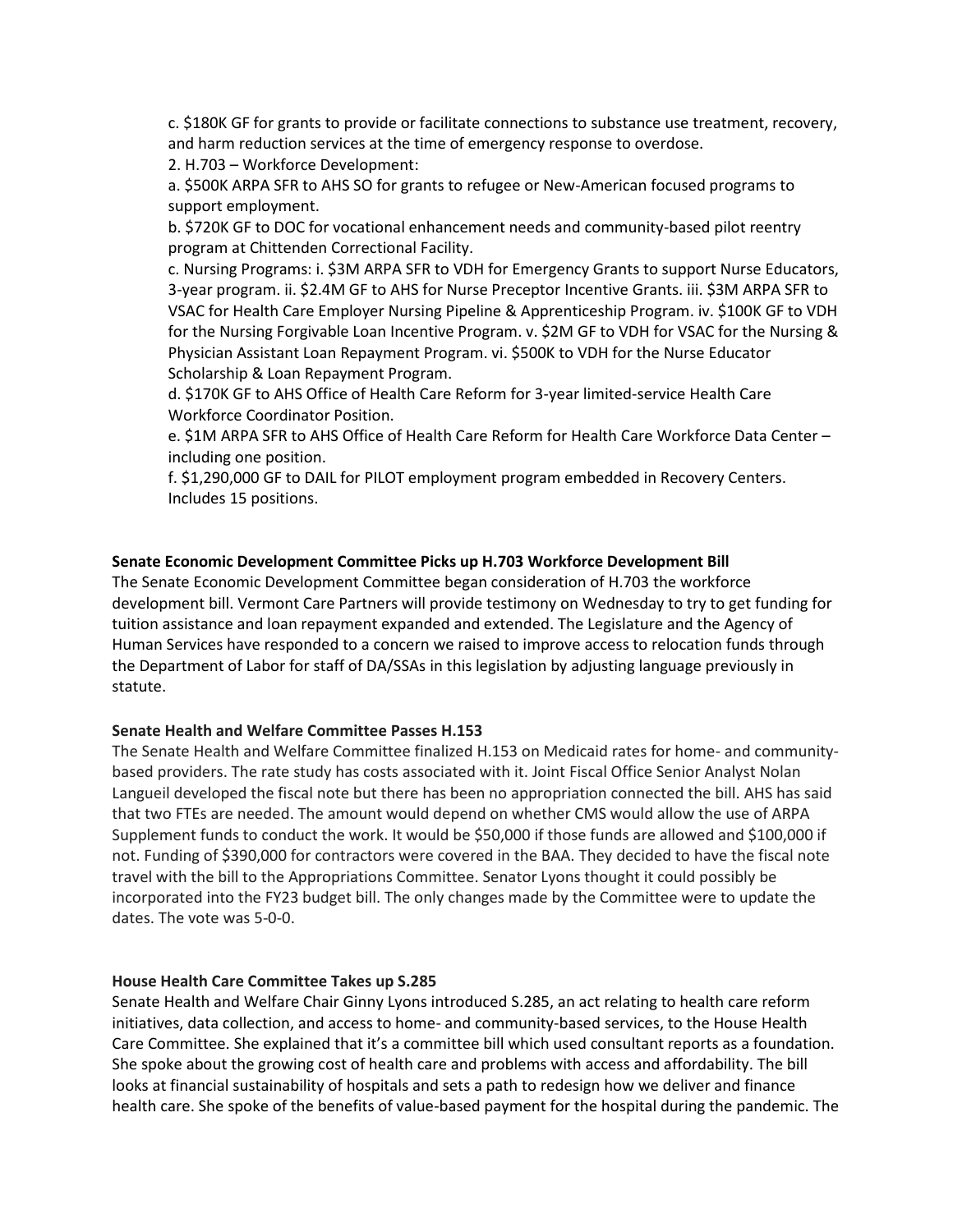bill supports the Green Mountain Care Board (GMCB) and AHS to work collaboratively to achieve sustainability with funding for GMCB and AHS to do the analysis, including engagement of communities and community-based providers throughout Vermont. There was a question about global budgeting for primary care. Senator Lyons said we could end up in that direction. Senator Lyons also spoke about wanting to better align DA/SSAs in the health care system and wanting to achieve funding equity for them.

## **Suicide Prevention Bill S.69 is Considered in Senate Health and Welfare**

Senate Health and Welfare took testimony from stakeholders on [S69,](https://legislature.vermont.gov/Documents/2022/Docs/BILLS/S-0069/S-0069%20As%20Introduced.pdf) which appropriates funding for a variety of suicide prevention initiatives. Department of Mental Health Deputy Commissioner Alison Krompf shared that 142 Vermonters died by suicide in the last year, a skyrocketing increase. She summarized the suicide prevention investment in the Governor's budget, which includes funding for all 10 designated agencies and two specialized services agencies for Zero Suicide; a suicide prevention coordinator position; expansion of mental health supports to older Vermonters in their homes through the Eldercare program; and \$440,000 to maintain current operations of the 988 hotline.

Krompf said DAs have done an excellent job with Zero Suicide, a public health approach, noting that funding goes to the Center for Health and Learning which implements the training and support. Most people dying by suicide in Vermont are not making it to the DA and are not served by the DAs. That's what DMH is trying to address with this next phase.

Krompf noted that suicide is the second leading cause of death for Vermonters ages 15-35. Vermont is one of only 10% of states who don't have a designated suicide prevention coordinator, and Krompf has carried that role while carrying other responsibilities at DMH. On the 988 funds, she said "Right now we have a great crisis system, but there is no one number to call anywhere in Vermont."

Terri Lavely, representing the Vermont Chapter of the American Foundation for Suicide Prevention (and works at NKHS), testified that she wears many hats. She also shared that she is a loss survivor and an attempt survivor. There has been a 20% increase in suicide in Vermont over the last 20 years, and we are now losing Vermonters at the rate of one individual every 2.5 days. Our systems are working independently, and we are severely underfunded. Lavely shared [a visual](https://legislature.vermont.gov/Documents/2022/WorkGroups/Senate%20Health%20and%20Welfare/Bills/S.69/Witness%20Documents/S.69~Terri%20Lavely~Written%20Testimony~4-6-2022.pdf) to demonstrate the need for more coordination among the continuum of care. Their coalition would like to increase the investments across the board, including:

- \$125,000 for the suicide prevention coordinator position
- Increase from \$440,000 to \$1.3 million for 988 sustainability. She noted that with 988 "we are helping people every day…wrapping people with safety plans and evidence-based practices…with mobile crisis we hope to expand our ability to respond."
- \$1.2 million for workforce, noting that "we support an increase for DAs for staffing and for training for Zero Suicide."
- \$100,000 for Eldercare and vet-to-vet services.

Legislative Council Kate McLinn then walked the committee through an amended version of [S69,](https://legislature.vermont.gov/Documents/2022/WorkGroups/Senate%20Health%20and%20Welfare/Bills/S.69/Drafts,%20Amendments,%20and%20Legal%20Documents/S.69~Katie%20McLinn~Lyons%20Amendment~4-6-2022.pdf) which creates a Mental Health Crisis and Suicide Prevention Special Fund, to collect appropriations from the General Fund as well as grants and gifts. It also creates a 988 Mental Health Crisis and Suicide Prevention Commission to oversee the work of the 988 call centers and to deliver an annual report with recommendations for expenditures from the special fund. Membership includes a designee of Vermont Care Partners. Additionally, the amendment includes increased funding to the suicide prevention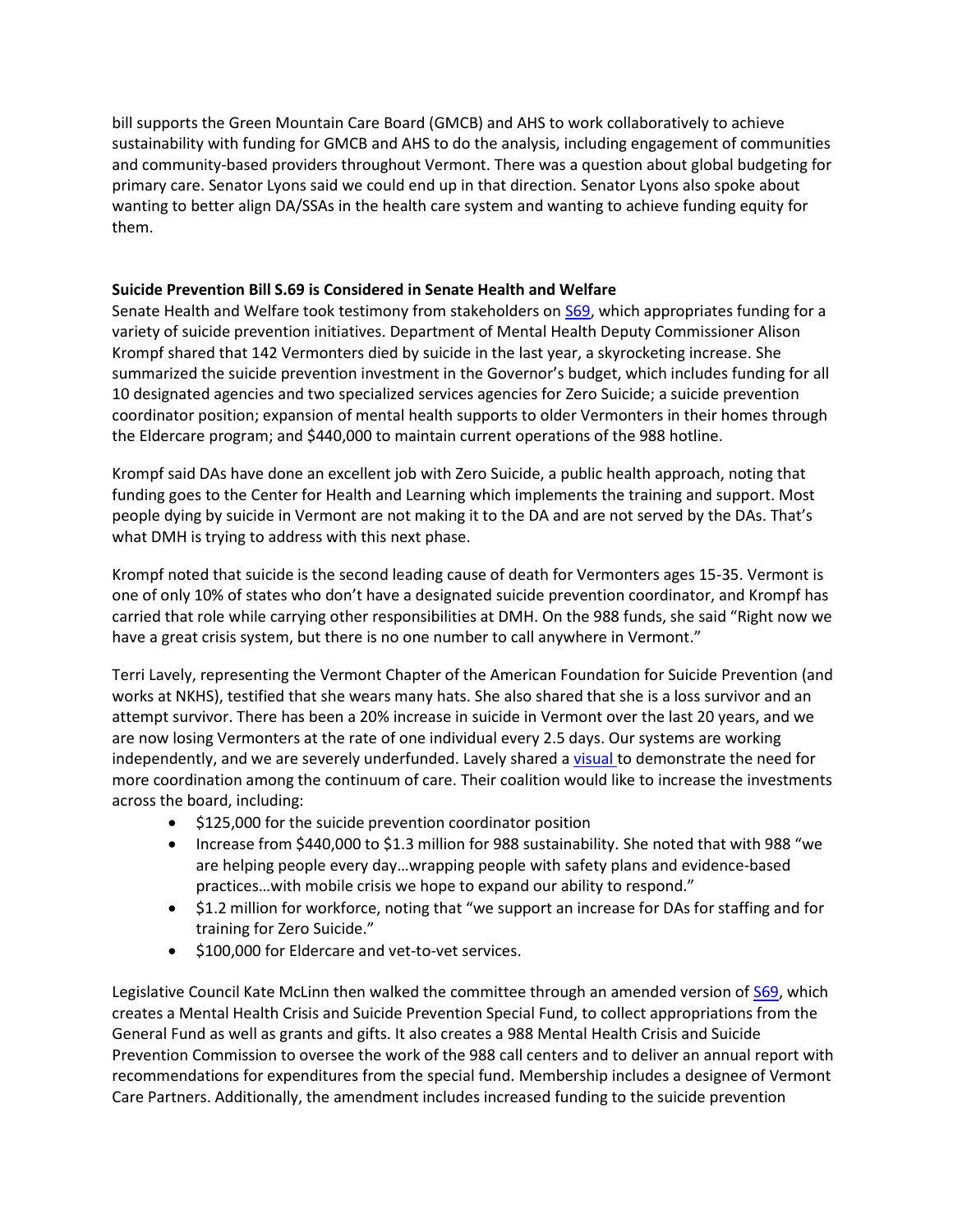initiatives in line with Lavely's recommendations, as well as the language from a different Senate bill, which creates a mental health response commission. To wrap up, Senator Lyons said that the committee will look at this amendment. "Maybe we can do something with it."

## **Senate Health and Welfare Passes H.655 on Telehealth and Licensing**

The Senate Health and Welfare Committee also passed H.655 without amending the bill passed by the House. It will now go to Senate Finance Committee for review. H.655 creates a telehealth licensure and registration process for professionals who are not otherwise licensed or certified in Vermont and allows for provisional licensure when necessary.

# **Mental Health Bill Testimony is taken in Senate Government Operations Committee**

On April 7<sup>th</sup> the Senate Government Operations took their first look at [H661,](https://legislature.vermont.gov/Documents/2022/WorkGroups/Senate%20Government%20Operations/Bills/H.661/Drafts,%20Amendments,%20and%20Legal%20Documents/H.661~Rebecca%20Wasserman~As%20Passed%20by%20the%20House~4-7-2022.pdf) as passed by the House. Key provisions include:

- "Continuing education requirements shall include requiring one or more continuing education units in the area of systematic oppression and anti-oppressive practice, or in related topic areas, consistent with the report recommendations from the Health Equity Advisory Commission required pursuant to 2021 Acts and Resolves No. 33, Sec. 5 for improving cultural competency, cultural humility, and antiracism in Vermont's health care system."
- "Synchronous virtual continuing education credits shall be approvable and accepted as live in-person training" for psychologists, alcohol and drug counselors, clinical mental health counselors, marriage and family therapists, social workers, psychoanalysts, and applied behavior analysts.
- "If the licensee is licensed in one or more other mental health professions under this title, continuing education units completed for one mental health profession shall count toward the required continuing education units for the other mental health profession or professions for which the licensee is licensed under this title;"
- A study, due December 15, 2024, looking at streamlining licensure (one mental health professional license with endorsements in sub-specialties such as social work, mental health counseling, marriage and family therapy); regulation of supervisors, and barriers to the field for marginalized and historically underrepresented groups; and
- A registry of mental health professionals who are available to serve as supervisors for mental health professionals in training, maintained by the Office of Professional Regulation (OPR).

Rep Tanya Vyhovsky, the bill's author, provided an overview of the intent of the bill. As a clinician herself, this bill came from working in mental health and working with people who are underrepresented. It is a workforce developmental bill which will make a stronger workforce, which will be better for people receiving care. She emphasized that systemic oppression is real. She noted that mental health is not the only area where professionals should receive training, but mental health providers see people at their most vulnerable, which makes it imperative that they receive training. Anti-oppressive practice is a practice of reflecting on one's own privilege. Nine other states have this kind of language. The content of the trainings would be based on recommendations from the Racial Equity Commission, and the Office of Professional Regulation (OPR) would have the responsibility to ensure alignment. She also clarified that the registry was intended to help new clinicians to find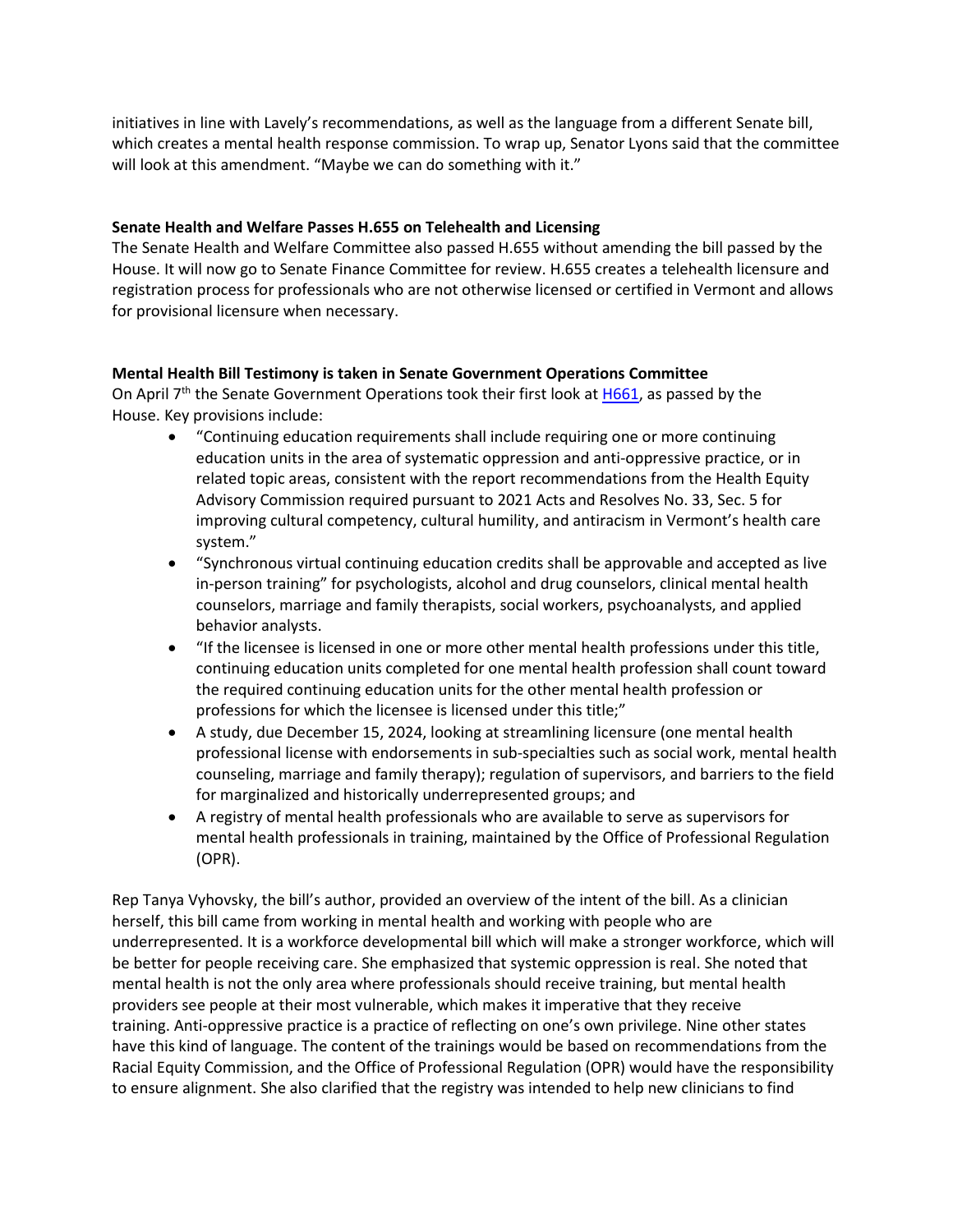supervisors, by having clinicians who are willing and qualified to check a box saying they are available to provide supervision.

Xusana Davis, Executive Director of Racial Equity at the Agency of Administration, testified that the Racial Equity Commission supports the language in the bill. The Commission wants to look at all the people who are on the "chain" of continuum of care and is willing to help set an education standard. Regarding the study on barriers to entering the field, it's important to include a broad set of stakeholders, including people who are currently in the profession, those who have left, as well as patients and clients. Given that they are currently setting up an Office of Health Equity, she would appreciate an adjustment to the timeline to get set up to do this.

Lauren Hibbert, Executive Director of OPR, testified that OPR largely supports the bill. She noted that looking at barriers into the field is an area where OPR doesn't have control, so it would be an expansion of OPR's scope to cover this in the study. The supervisory registry would be easy for OPR to do. She spoke to a clause in the bill that was removed by the House, which established a position at OPR. OPR has seen a 75% increase in professions since 2015 (up to 50 from 39, and an increase from 54,0000 licensees to almost 76,000 licensees). She is concerned that OPR cannot continue to provide the same high quality of customer service without adding a position. She noted that the current person administering mental health licenses receives 700 emails a day. She would like the committee to consider adding that position back.

#### **Peer Support Bill S.195 Testimony is Heard in House Health Care Committee**

House Health Care heard testimony on the peer credentialing bill. Laurie Emerson, Executive Director of NAMI Vermont, [testified](https://legislature.vermont.gov/Documents/2022/WorkGroups/House%20Health%20Care/Bills/S.195/Witness%20Testimony/S.195~Laurie%20Emerson~National%20Alliance%20on%20Mental%20Illness%20of%20Vermont%20Testimony~4-7-2022.pdf) that NAMI Vermont supports the addition of peer services in Vermont. She provided an overview of the family peer supports provided by NAMI Vermont and other family organizations and stressed that the peer credentialing entity in the bill needs more meaningful representation than "feedback and recommendations" on the training content for family peer support work. She also emphasized that funding is critical.

Sandi Yandow, Executive Director of the Vermont Federation of Families for Children's Mental Health, [underscored](https://legislature.vermont.gov/Documents/2022/WorkGroups/House%20Health%20Care/Bills/S.195/Witness%20Testimony/S.195~Sandi%20Yandow~Vermont%20Federation%20of%20Families%20for%20Children) Emerson's testimony. She spoke of the family peer support credentialing process through the National Federation of Families and expressed concern that the bill may pull family support work further from its grassroots origins.

DMH Adult Services Director Trish Singer was present to answer committee questions. She discussed DMH's intention of convening a workgroup to look at peer certification and sees that workgroup as intersecting with the goals of the peer-run entity developing the credential in S.195. Rep Peterson asked how many peer providers were currently practicing. Singer noted the challenges of counting peer providers at this time because many people working in the system have lived experience but are not designated as peers. She named several peer-run organizations with whom she coordinates, including Alyssum, Pathways Vermont, Vermont Psychiatric Survivors, and others. She wondered about how the State would go about defining when an organization was "peer run" or "peer led."

The Committee discussed the role of OPR in peer credentialing and certification, with members stating they would like to hear more from OPR. Rep Page asked "if its [current practices] aren't broke, why fix it?" Wilda White, Founder of MadFreedom, noted that there are places peers can't go without a credential – for example, Emergency Departments. She commented that fidelity to the model as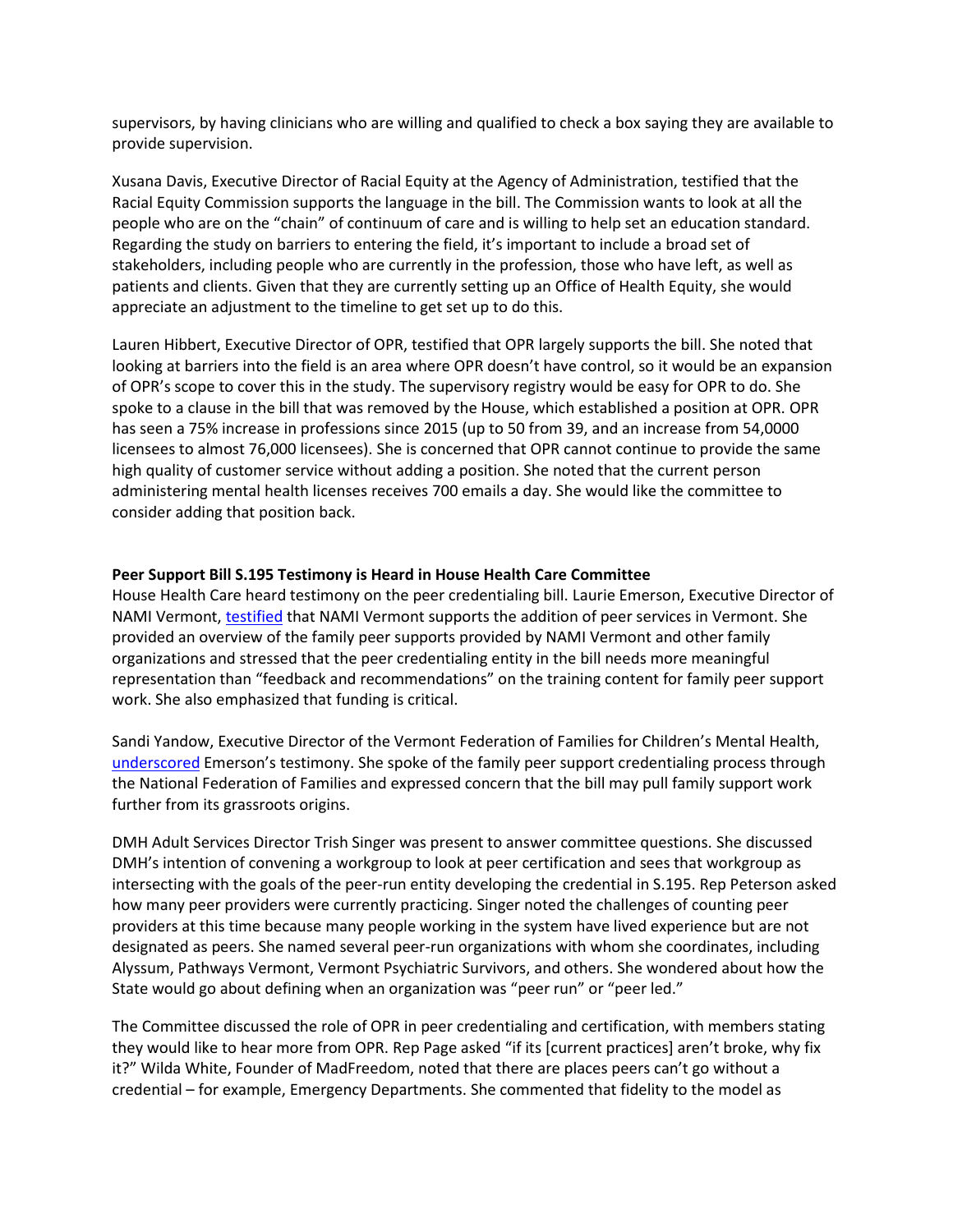endorsed by a federal Auditor's report would mean that the credentialing happens by a peer-run entity, but she thinks there are opportunities for OPR to have an adjacent role. Rep Donahue said she would like to see people who work in peer support testify and talk about the value or peer support work, as the Committee hasn't heard from them yet. White shared that she works in peer support. Committee members noted their ongoing concern about whether this process is funded enough.

## **Health Care Flexibilities Extension Signed into Law**

The Governor signed H.654 into law to become Act 85. It will extend flexibilities developed for health care providers during the pandemic until March 31, 2023 by enabling the Secretary of Human Services to waive or permit variances from State rules and standards for health care services to prioritize and maximize direct care and allow for continuation of operations with a reduced workforce and with flexible staffing arrangements that are responsive to evolving needs. The bill extends the licensing flexibilities for the Office of Professional Regulation (OPR), with some new limitations. It is under this flexibility that the Department of Aging and Independent Living (DAIL) has granted waivers to some agencies from the "designation rules" in response to staffing shortages.

#### *Plan to Participate in Advocacy Events*

#### **Save the Date! Vermont Disability Awareness Day**

**Tuesday, May 10th – Time: TBD Ming M. Canaday - Keynote Speaker** Ming M. Canaday is the founder of Traipsin' Global On Wheels: <https://www.traipsinglobalonwheels.com/>



## TGOW - [Traipsin'](https://www.traipsinglobalonwheels.com/) Global On Wheels

At Traispin Global On Wheels our mission is to provide resources and discussions for disability advocacy, health and fitness tips, and accessible travel tips. www.traipsinglobalonwheels.com

In addition to her extensive coaching experience with people of diverse backgrounds and cultures, she has done speaking engagements and held workshops all around the globe to advocate and empower people with disabilities to live their best lives.

#### *Information on Your Senators and Representatives*

Follow this link to determine your legislators and access their contact information. Legislators are listed both by DA/SSA and by the Committee they serve on. Please note there are new legislators on committees that have purview over policy and funding for the Vermont Care Partners network. [2021 Legislative Committees by DA-SSA.xlsx](https://vtcouncil-my.sharepoint.com/:x:/g/personal/julie_vtcouncil_org/Ec86BXqBOFdCkp2W_Ky_JTMBBoL-pm4tncEQgMSw6i2ilA?e=6oQWmd)

#### *Action Circles Calendar*

Action Circles maintains a calendar of Legislative breakfasts and events. This information can be found at: <https://www.action-circles.com/legislator-events/>